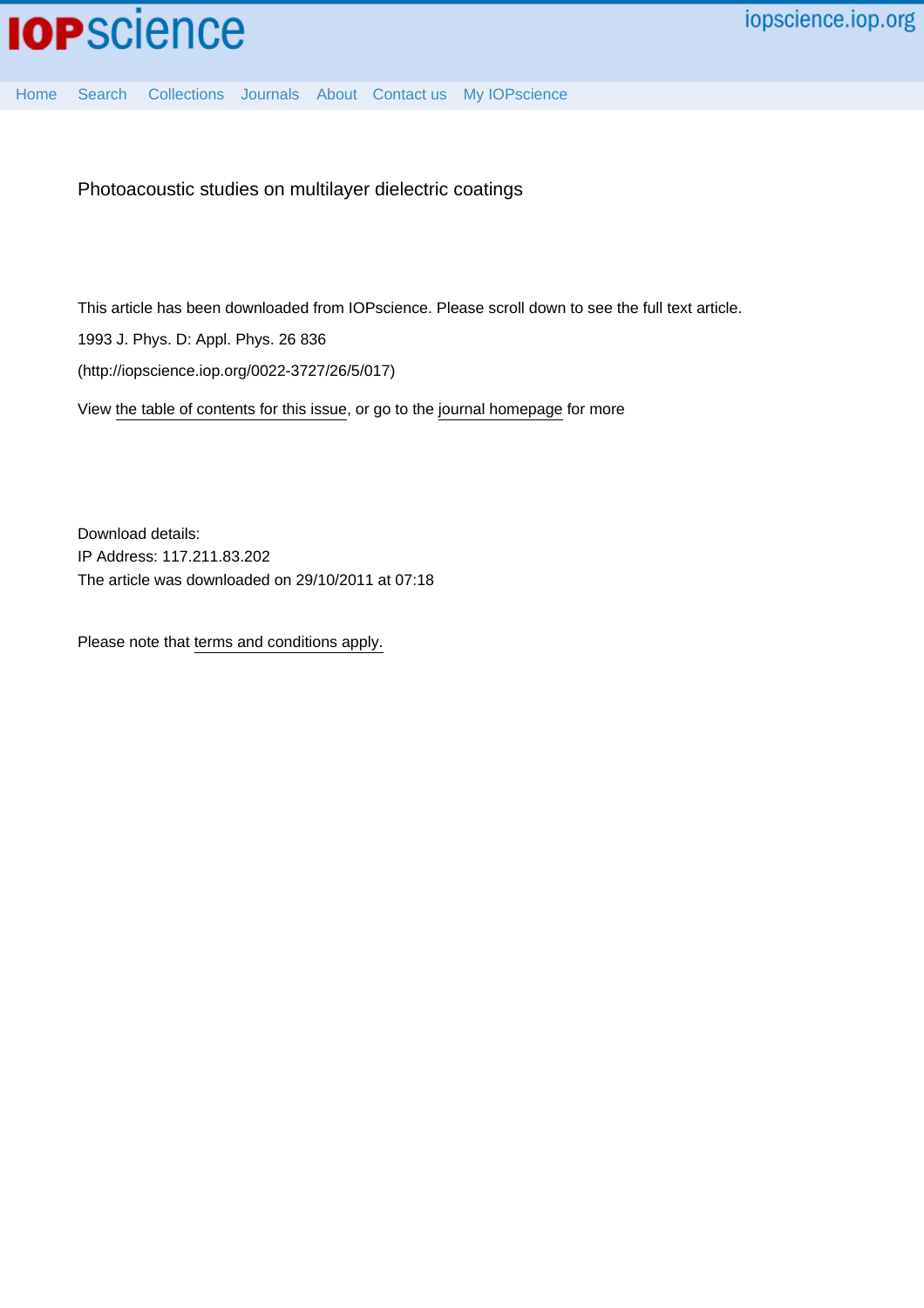# **Photoacoustic studies on multilayer dielectric coatings**

# **Annieta Philip, P Radhakrishnan, V P N Nampoori and C P G Vallabhan**

Physics Department, Cochin University **of** Science and Technology, Cochin **682022,** India

Received **8** April **1992,** in final form **29** October **1992** 

Abstract. Non-destructive testing of multilayer dielectric coatings (SiO<sub>2</sub>/TiO<sub>2</sub> structure) has been carried out using the photoacoustic technique. This technique makes use *d* a 10 mW He-Ne laser, a photoacoustic cell **and** a lock-in placed in a photoacoustic cell. The acoustic signals thus generated are detected using a microphone and the resulting output is processed **by** a lock-in amplifier. The amplitude **and** phase *of* the signals were measured as afunction **of** the against frequency plot which clearly reveals the different layers present in the multilayer structure.

### **1. Introduction**

The photoacoustic **(PA)** effect has been proven to be an effective and sensitive tool in studying optical and thermal properties of solids, liquids and gases. By using the **PA** technique one can obtain quantitative information on the sample properties such **as** the thermal diffusivity, optical absorption coefficient or thickness of a thin film specimen. In addition, by changing the chopping frequency of incident radiation, it is also possible to obtain a depth profile analysis of some of these properties. At high chopping frequencies, information about the sample near the surface is obtained while at low chopping frequencies, sample properties from deepcr within become accessible. This is a feature unique to the **PA** technique. Another important aspect of the technique **is** its capability to measure the optical absorption of opaque samples.

The depth profiling capability of the **PA** technique can be exploited advantageously to study multilayer dielectric thin films coated on a substrate. Such periodic multilayers are extensively used **as** optical filters and laser mirrors. Ageing of multilayers will sometimes destroy the quality due to interlayer diffusion. The **PA**  technique can thus effectively monitor the number of layers coated or it can be used to check whether there is a reduction in the effective number of layers due to such *a* diffusion process. The present paper deals with this aspect of the **PA** technique taking *two* representative multilayer thin film structures, namely **13** and **7** layers of  $SiO<sub>2</sub>$  and  $TiO<sub>2</sub>$  coated alternately on quartz substrates which act **as** highly reflecting mirrors at *632.8* nm.

In order to understand the principle of depth profil-

ing using the **PA** technique, consider a double layer thin film structure with a thin non-absorbing top layer and an optically and thermally thin bottom layer. The photoacoustic signal of such a structure is given by (Adam and Kirkbright **1977)** 

$$
q \sim \frac{\beta I_0}{c\omega\mu\rho} \exp(-x/\mu) \cos\left(\omega t - \frac{x}{\mu} - \frac{\pi}{4}\right) \qquad (1)
$$

where  $\beta$  is the absorption coefficient of the top layer,  $\rho$  the density,  $c$  the specific heat,  $\omega$  the chopping frequency,  $\mu$  the thermal diffusion length of the bottom layer and  $x$  is the thickness of the upper layer. It is seen that the presence of a top layer causes a decrease in the signal and introduces a phase lag

$$
\psi = x/\mu. \tag{2}
$$

The additional phase lag  $\psi$  in the PA signal will thus depend on the thickness **of** the top layer and the phase of the signal **is** quite sensitive to the presence of a boundary layer in a layered structure. This property of the **PA** technique was exploited by Adam and Kirkbright to determine the thickness of a polymer film on a copper substrate, while Baumann and Tigner **(1985)** used the technique to determine the thickness of a buried layer. In addition, Mandelis *el a1* **(1979)** discussed the utility of **PA** measurements in evaluating other material parameters. However, in all the reported studies the number of layers employed is very few (two or three). A detailed account of **PA** depth profiling **has** been given by **%m (19%).** In the present paper we demonstrate the feasibility of the **PA** technique **to** characterize a stack of multilayer **films.**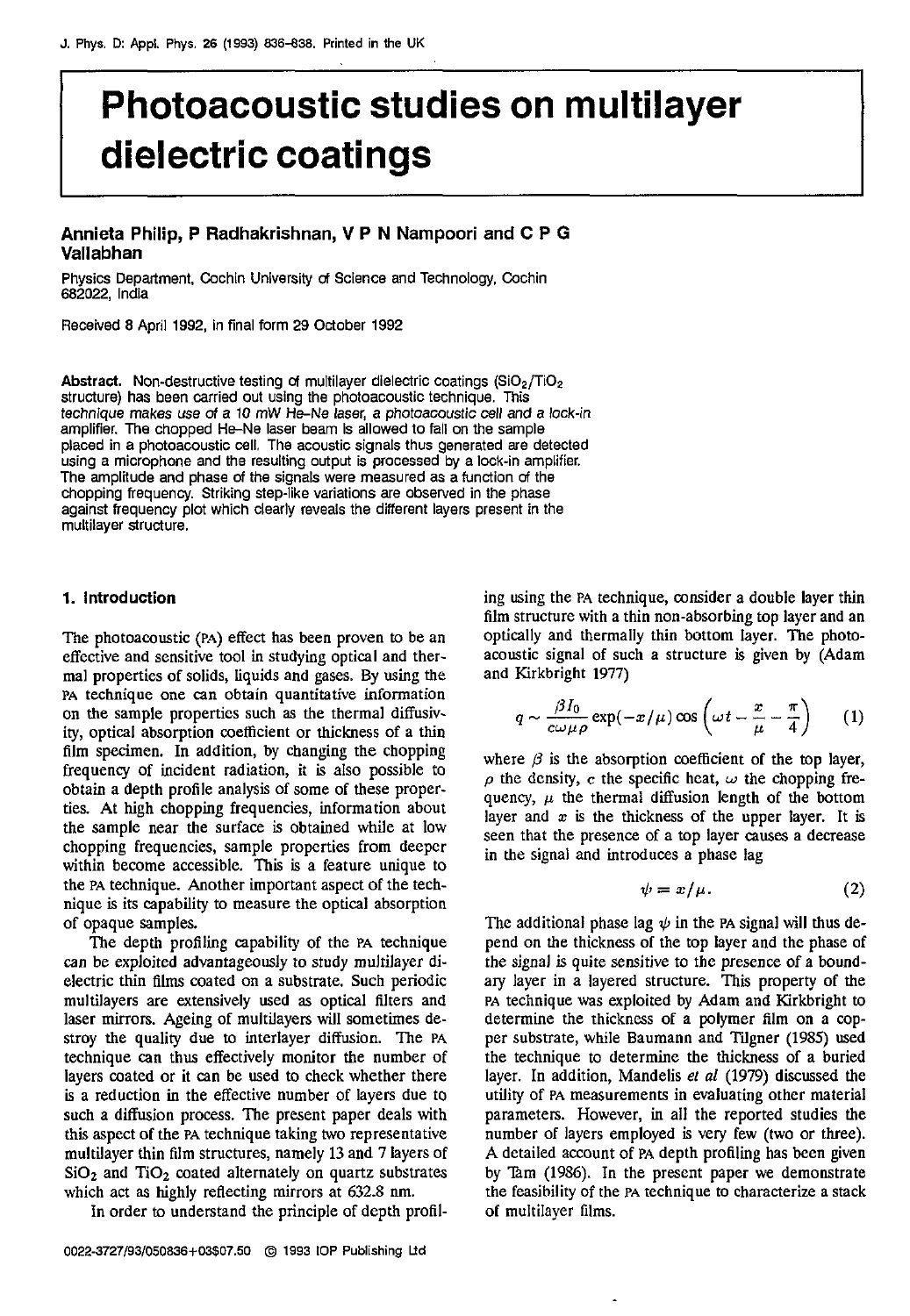

black.

## **2.** Experimental set-up

The photoacoustic cell used in the present study is a non-resonant type. The **PA** signal was detected using a sensitive microphone (KnowIes-1834), the output of which was fed to a lock-in amplifier (EG & G Model 5101) in which the phase of the signal can be measured with an accuracy of  $\sim 1^{\circ}$ . A 10 mW He-Ne laser (Spectra Physics) **was** used as the excitation source. The laser beam was modulated using a mechanical chopper and the phase and amplitude of the **PA** signal were measured **as** a function *of* the chopping frequency. The response of the **PA** cell to the incident radiation was evaluated using carbon black as the sample (figures **1**  and 2). Samples having 13 and 7 layers  $(\lambda/4)$  thick at 632.8 nm), stacked alternately with  $SiO<sub>2</sub>$  and  $TiO<sub>2</sub>$ films on quartz substrates were used in the present investigation. The entire experimentation was repeated with an auto setting lock-in amplifier *(EG* & G Model 5208) giving a phase accuracy of 0.01<sup>°</sup> to confirm the validity **of** the results and to ensure no instrumental dependence.

### 3. Results and conclusion

Figures 3 and 4 show the dependence of the amplitude *q* and phase  $\psi$  of the PA signal with modulation frequency of the laser beam. Striking step-like variations in the phase plot due to phase lag at layer boundaries are clearly seen, unlike in the case of corresponding slope changes in the frequency dependence of signal strength. It is to be noted that figures 1 and 2 do



Figure **2** Frequency against **PA** signal phase for carbon black.

not reveal any type of discontinuities at the same **res**olution which rules out the role of any experimental artifact in the present **results.** Evidently the number of steps in the phase plot exactly matches the number of layers in the thin film structure. Furthermore, variations in the relative thickness of different layers are clearly discernible from the plot. **This** leaves no doubt as to the origin of these step-like variations in the phase-frequency plot of the PA signal. However, the relationship between the film thickness and phase lag need not be the simple form given in equation **(2),** apparently due to the complexity of **PA** generation in multilayer films of this type. Multiple reflections occurring in the thin film sublayer greatly enhance the effective optical absorption taking place in each layer and consequently one can no longer treat the sublayers as 'optically thin'. The effects of multiple reflections and interference on thermal waves (Opsal and Rosencwaig 1982) also have to be taken into account to obtain a correct theoretical picture of the actual phase lag produced from the multilayer structure. Detailed theoretical treatment of the **PA** effect in multilayer films is in progress. The scope of the present paper is essentially to enumerate the number of sublayers in a multilayer film which might indicate any possible interdiffusion, defect structures, etc, brought about during the deposition process and by ageing. The present work thus shows that the phase dependence of the chopping frequency of the **PA** signal **is** more sensitive than the dependence of **PA** signal amplitude on chopping frequency when a large number of layers are present in the thin film structure. Inadequacies in existing theories to deal with the **PA**